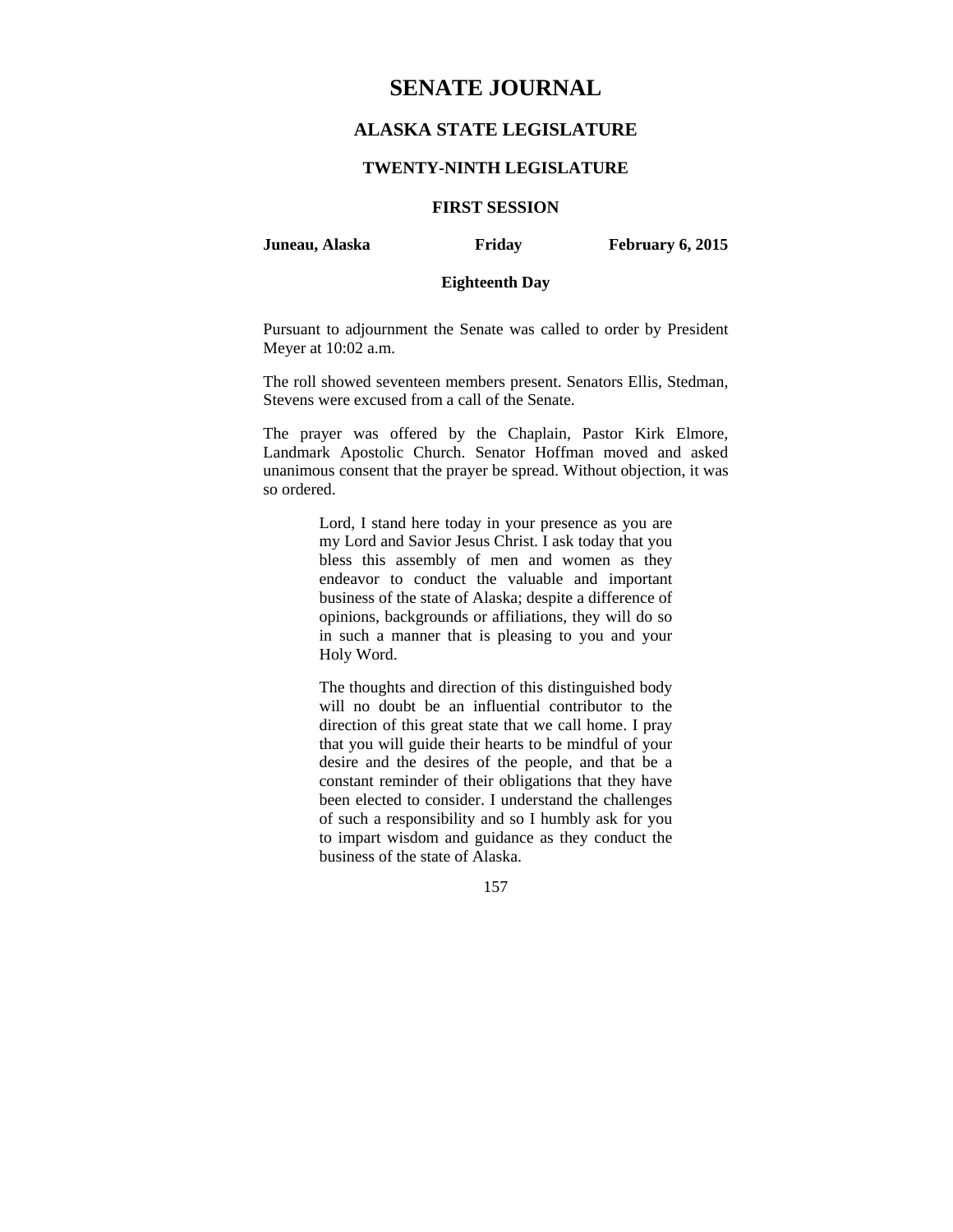Lord, I have been privileged to call this my home with my wife and three boys; I ask that you continue to bless this state and its elected officials as they accept the task of making it a place that is financially responsible, prosperous, and mindful of its constituents. I want to say that I personally thank you Lord for this opportunity to be with these officials to pray for the work that is set before them. I humbly do so in Jesus' name.

Amen and God bless you all.

Senator Giessel led the Senate in the Pledge of Allegiance.

## **Certification**

Senator Coghill moved and asked unanimous consent that the journals for the sixteenth and seventeenth legislative days be approved as certified by the Secretary. Without objection, it was so ordered.

#### **Messages from the House**

Message dated February 4 was read stating the House passed and transmitted for consideration:

### **First Reading and Reference of House Resolutions**

## **HJR 10**

CS FOR HOUSE JOINT RESOLUTION NO. 10(RES) BY THE HOUSE RESOURCES COMMITTEE,

> Opposing the revised Comprehensive Conservation Plan and Environmental Impact Statement for the Arctic National Wildlife Refuge; opposing attempts by President Obama to alter management of the coastal plain of the Arctic National Wildlife Refuge; encouraging the United States Congress to reject a proposal based on the revised Comprehensive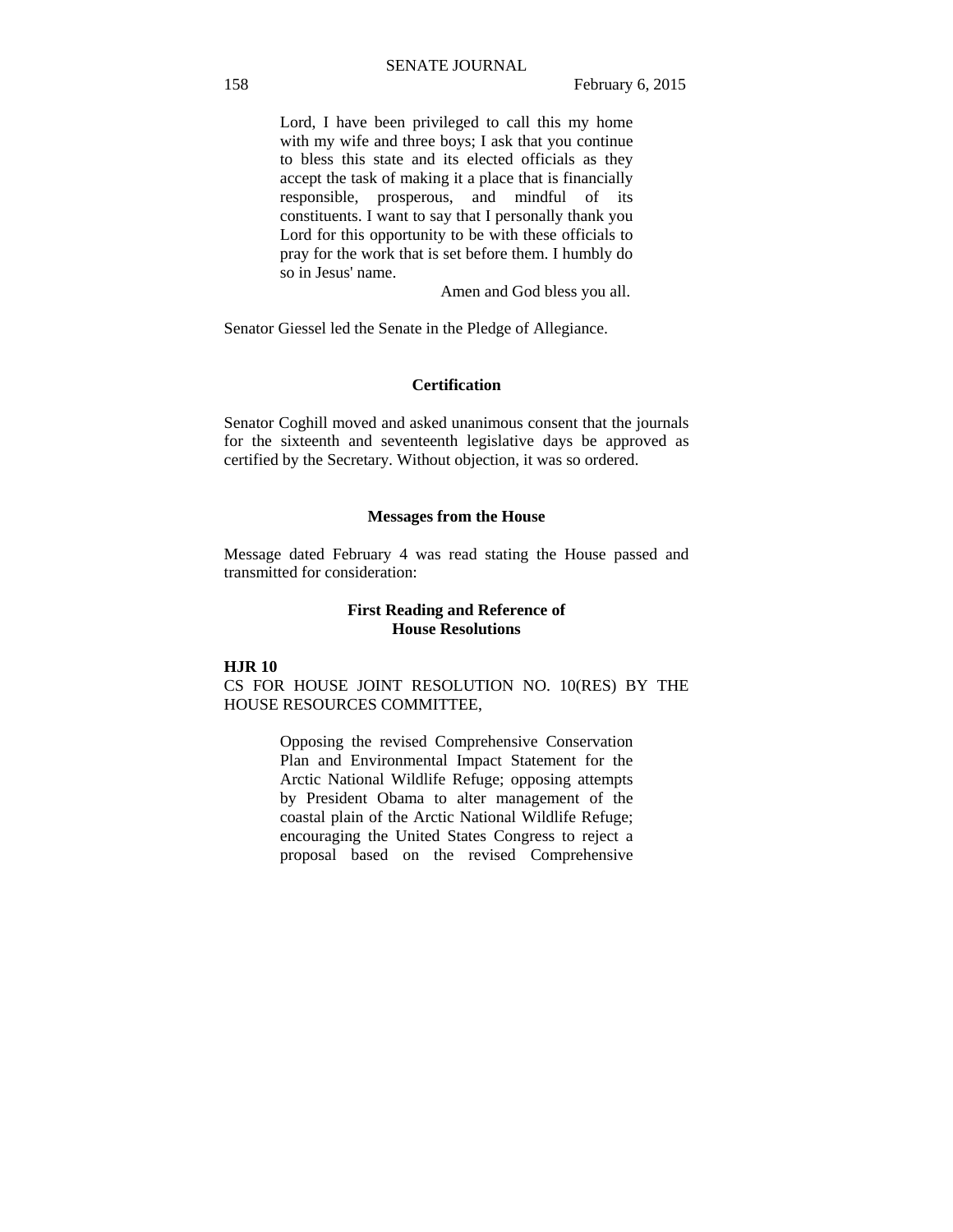Conservation Plan or accompanying Environmental Impact Statement; and encouraging the United States Congress to reject a proposal that does not open the coastal plain of the Arctic National Wildlife Refuge to oil and gas development.

was read the first time and referred to the Resources Committee.

### **Standing Committee Reports**

#### **SCR 3**

The Education Committee considered SENATE CONCURRENT RESOLUTION NO. 3 Designating January 25 - 31, 2015, as Alaska School Choice Week, and recommended it be replaced with

> CS FOR SENATE CONCURRENT RESOLUTION NO. 3(EDC) Designating January 24 - 30, 2016, as Alaska School Choice Week.

Signing do pass: Senator Dunleavy, Chair; Senators Giessel, Huggins, Gardner.

The following fiscal information was published today: Fiscal Note No. 1, zero, Legislative Agency

The resolution was referred to the Rules Committee.

#### **Introduction and Reference of Senate Resolutions**

#### **SJR 12**

SENATE JOINT RESOLUTION NO. 12 BY SENATOR STOLTZE,

Proposing amendments to the Constitution of the State of Alaska relating to the office of attorney general.

was read the first time and referred to the State Affairs, Judiciary and Finance Committees.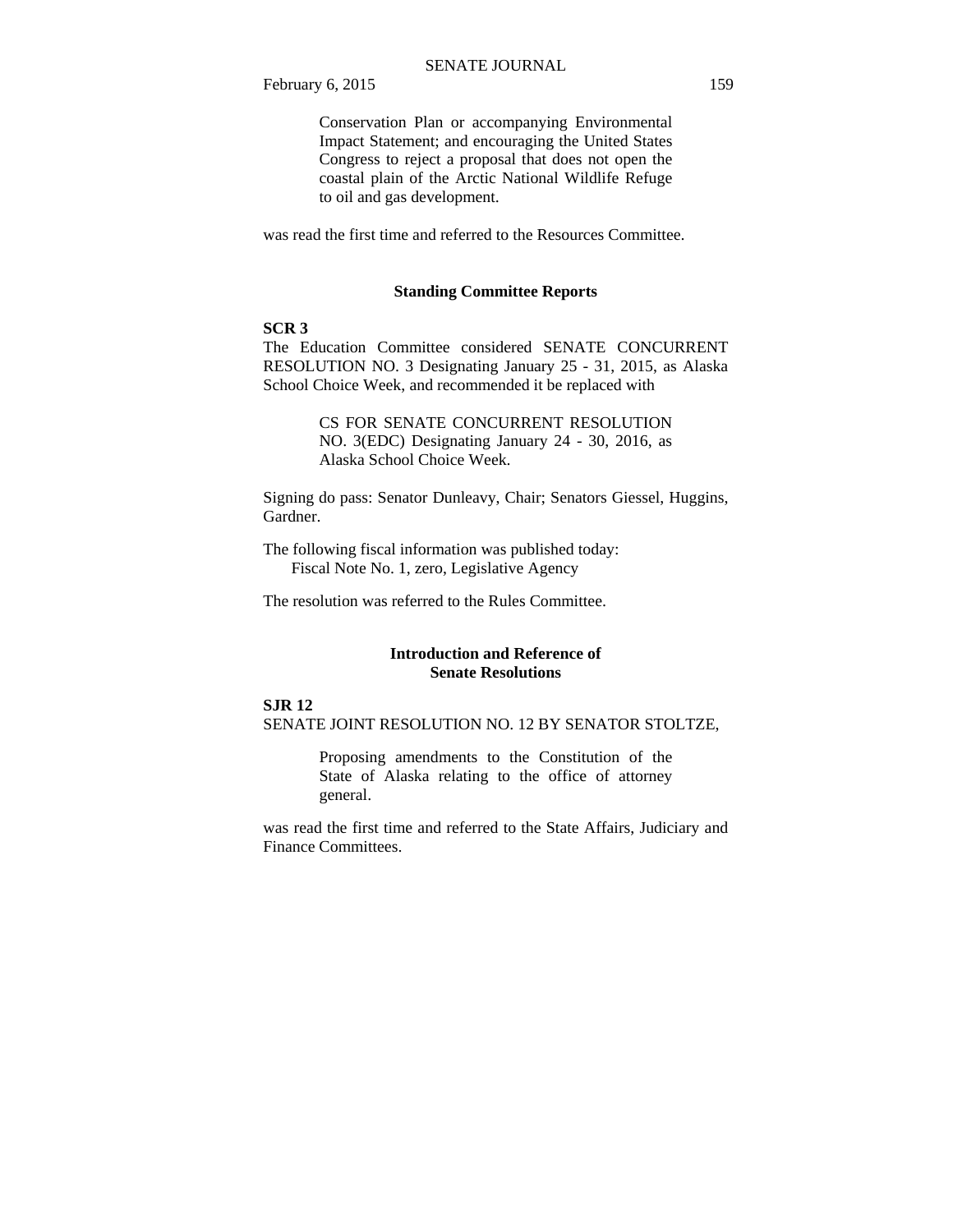### **Introduction and Reference of Senate Bills**

#### **SB 43**

SENATE BILL NO. 43 BY SENATOR COGHILL, entitled:

"An Act relating to immunity for a fire department and employees or members of a fire department."

was read the first time and referred to the Community and Regional Affairs and Judiciary Committees.

#### **Consideration of the Calendar**

#### **Citations**

Honoring - Allie Ostrander Representative(s) Olson Senator(s) Micciche, Meyer, Bishop, Coghill, Costello, Dunleavy, Egan, Ellis, Gardner, Giessel, Hoffman, Huggins, Kelly, MacKinnon, McGuire, Olson, Stedman, Stevens, Stoltze, Wielechowski

In Memoriam - Violet Willson Representative(s) Edgmon Senator(s) Hoffman, Meyer, Bishop, Coghill, Costello, Dunleavy, Egan, Ellis, Gardner, Huggins, Kelly, MacKinnon, McGuire, Micciche, Olson, Stedman, Stevens, Stoltze, Wielechowski

In Memoriam - Donald Rose Wright

Senator(s) Coghill, Meyer, Bishop, Costello, Dunleavy, Egan, Ellis, Gardner, Giessel, Hoffman, Huggins, Kelly, MacKinnon, McGuire, Micciche, Olson, Stedman, Stevens, Stoltze, Wielechowski

#### In Memoriam - Percy Duyck

Senator(s) Coghill, Meyer, Bishop, Costello, Dunleavy, Egan, Ellis, Gardner, Giessel, Hoffman, Huggins, Kelly, MacKinnon, McGuire, Micciche, Olson, Stedman, Stevens, Stoltze, Wielechowski

In Memoriam - Vera Rawlin

Senator(s) Coghill, Meyer, Bishop, Costello, Dunleavy, Egan, Ellis, Gardner, Giessel, Hoffman, Huggins, Kelly, MacKinnon, McGuire, Micciche, Olson, Stedman, Stevens, Stoltze, Wielechowski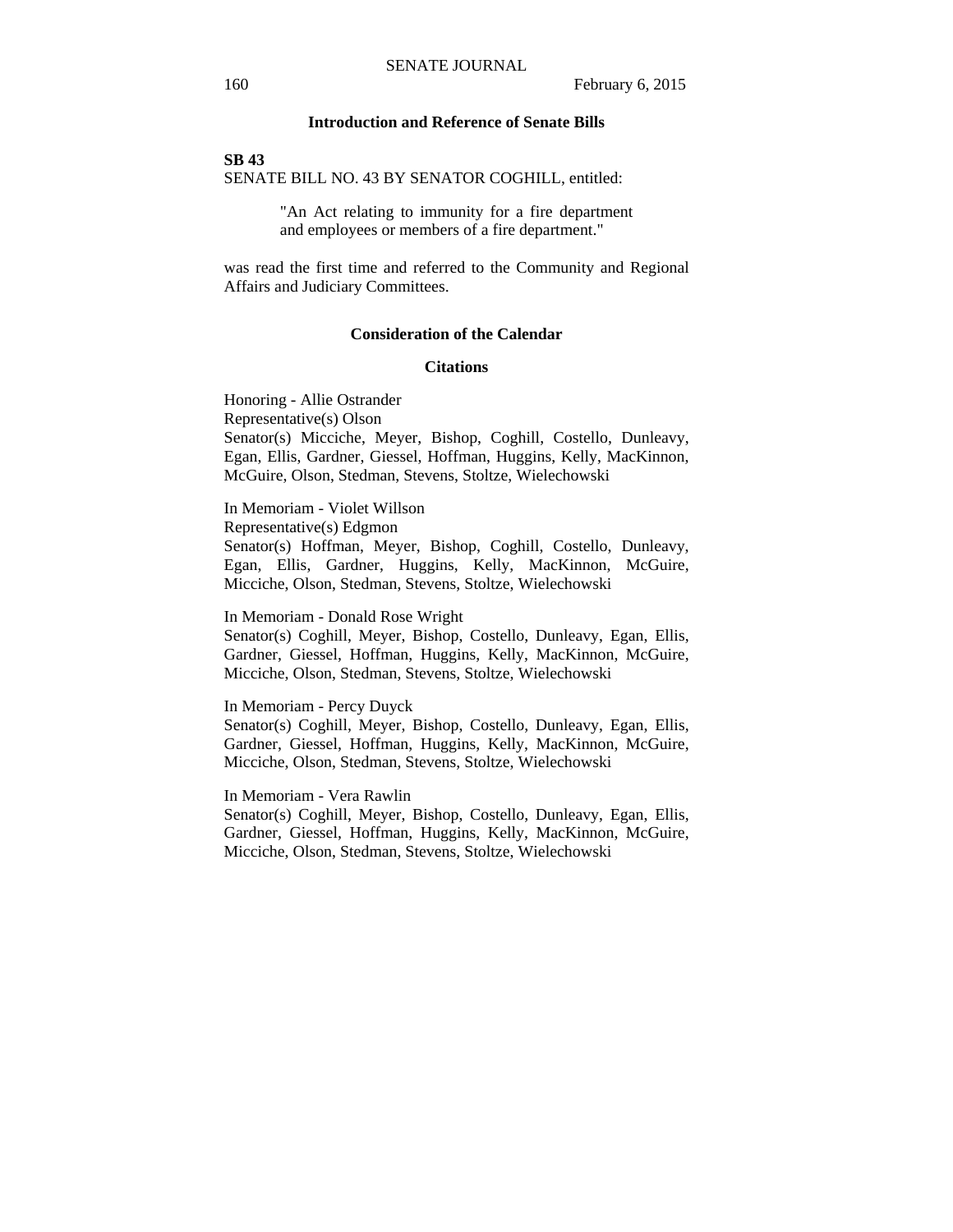February 6, 2015 161

Senator Coghill moved and asked unanimous consent that the citations be adopted. Without objection, the citations were adopted and referred to the Secretary for transmittal.

#### **Unfinished Business**

President Meyer made the following appointment:

#### **Task Force on Unmanned Aircraft Systems**

Senator Micciche, Cochair

## **SB 1**

Senator McGuire moved and asked unanimous consent to be shown as a cosponsor on SPONSOR SUBSTITUTE FOR SENATE BILL NO. 1 "An Act prohibiting smoking in certain places; relating to education on the smoking prohibition; and providing for an effective date." Without objection, it was so ordered.

## **HJR 10**

Senators Stoltze, Dunleavy, Kelly, McGuire, Costello, Coghill, Micciche, Bishop, Egan, Giessel, MacKinnon, Huggins, Meyer moved and asked unanimous consent to be shown as cross sponsors on CS FOR HOUSE JOINT RESOLUTION NO. 10(RES) Opposing the revised Comprehensive Conservation Plan and Environmental Impact Statement for the Arctic National Wildlife Refuge; opposing attempts by President Obama to alter management of the coastal plain of the Arctic National Wildlife Refuge; encouraging the United States Congress to reject a proposal based on the revised Comprehensive Conservation Plan or accompanying Environmental Impact Statement; and encouraging the United States Congress to reject a proposal that does not open the coastal plain of the Arctic National Wildlife Refuge to oil and gas development. Without objection, it was so ordered.

Senator Hoffman moved and asked unanimous consent to be excused from a call of the Senate on February 13, and from February 16 to plane time, February 18. Without objection, Senator Hoffman was excused.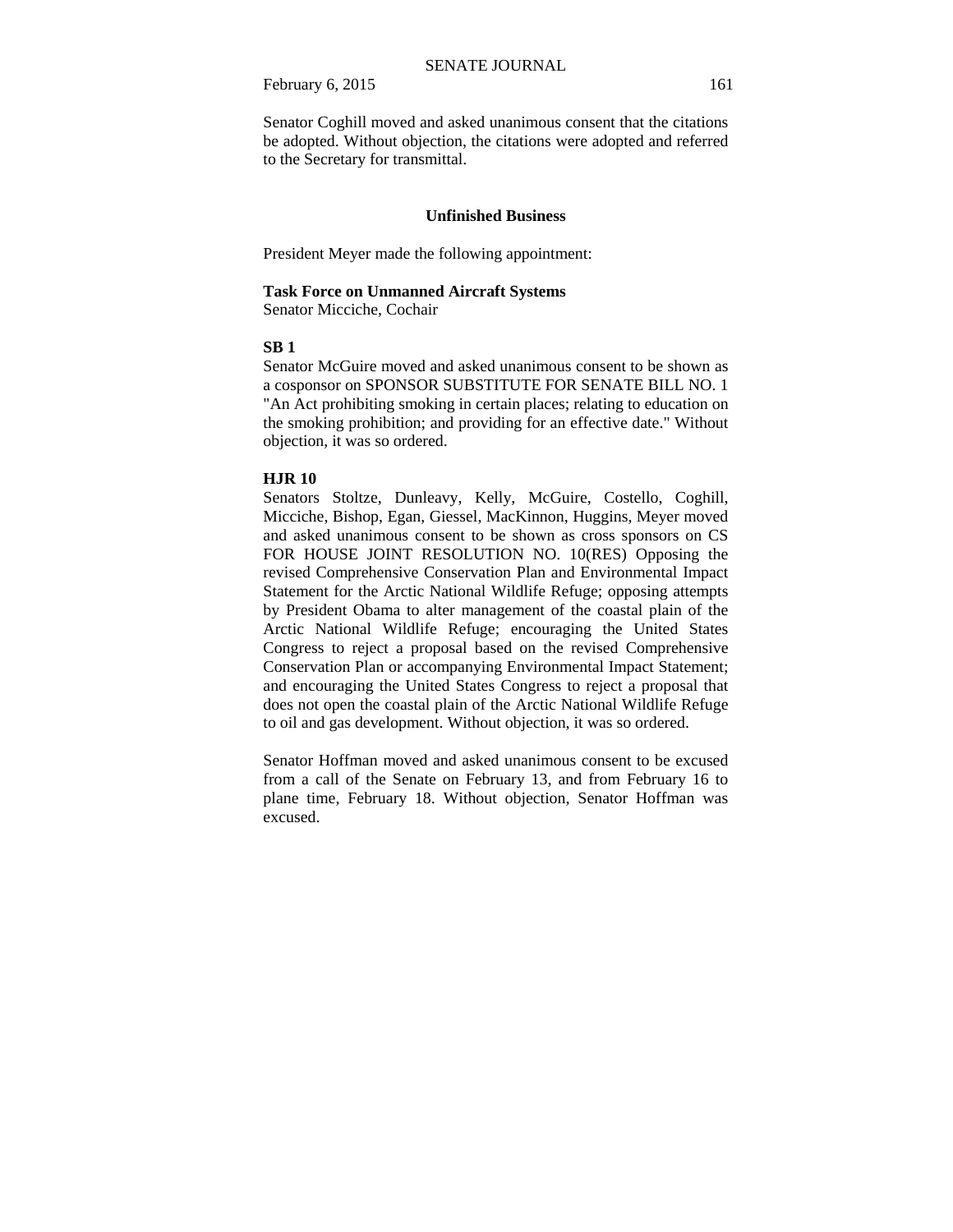Senator Costello moved and asked unanimous consent to be excused from a call of the Senate from evening plane time, February 13 through morning plane time, February 16. Without objection, Senator Costello was excused.

Senator Gardner moved and asked unanimous consent to be excused from a call of the Senate from evening plane time, March 5 through evening plane time, March 9. Without objection, Senator Gardner was excused.

#### **Announcements**

Announcements are at the end of the journal.

## **Adjournment**

Senator Coghill moved and asked unanimous consent that the Senate stand in adjournment until 11:00 a.m., February 9, 2015. Without objection, the Senate adjourned at 10:19 a.m.

> Liz Clark Secretary of the Senate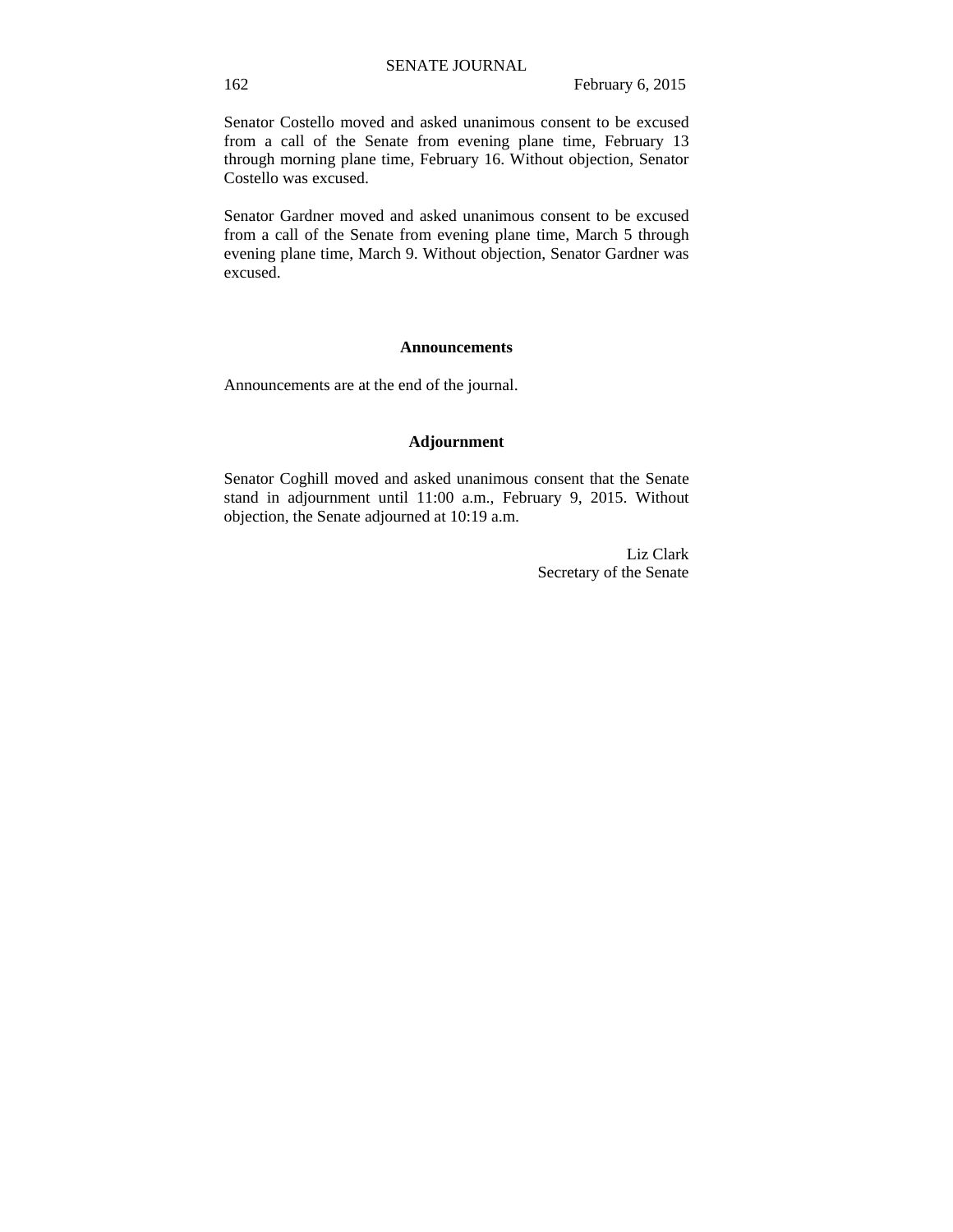#### **Announcements**

Americans with Disabilities Act Notice - Persons with disabilities who require special accommodation or alternative communication formats to access committee meetings may contact the appropriate committee office or the Legislative Information Office in their community. Reasonable advance notice is needed to accommodate the request. For further information, call the ADA Coordinator at 465-3854 Voice/465-4980 TDD.

### **STANDING COMMITTEES**

- + indicates teleconference
- = indicates bill previously heard/scheduled

## **COMMUNITY & REGIONAL AFFAIRS**

| <b>Feb 10</b> |       | <b>Tuesday</b>           | Beltz 105 (tsbldg)                                | $3:30$ PM |
|---------------|-------|--------------------------|---------------------------------------------------|-----------|
| $+$           |       |                          | <b>State Assessment Review Board Confirmation</b> |           |
|               |       | <b>Hearings</b>          |                                                   |           |
|               |       | William Roberts - Kodiak |                                                   |           |
|               |       | Steve Van Sant - Palmer  |                                                   |           |
| $+$           | SB 22 |                          | MOTOR VEHICLE REG. TAX: COLLECTION COSTS          |           |

| Feb 12 | Thursday             | Beltz 105 (tsbldg) | 3:30 PM |
|--------|----------------------|--------------------|---------|
|        | No Meeting Scheduled |                    |         |

----------------------------------------

#### **EDUCATION**

| Feb 10 | <b>Tuesday</b>                                | <b>Butrovich 205</b>                             | 3:30 PM |
|--------|-----------------------------------------------|--------------------------------------------------|---------|
| $+$    | Presentation: School Rating System - Alaska   |                                                  |         |
|        | School Performance Index (ASPI)               |                                                  |         |
| $+$    |                                               | Presentation: Elementary and Secondary Education |         |
|        | Act                                           |                                                  |         |
|        | Department of Education and Early Development |                                                  |         |
| Feb 12 | Thursdav                                      | <b>Butrovich 205</b>                             | 3:30 PM |

<sup>+</sup> SB 31 SEXUAL ABUSE/ASSAULT PREVENTION PROGRAMS

----------------------------------------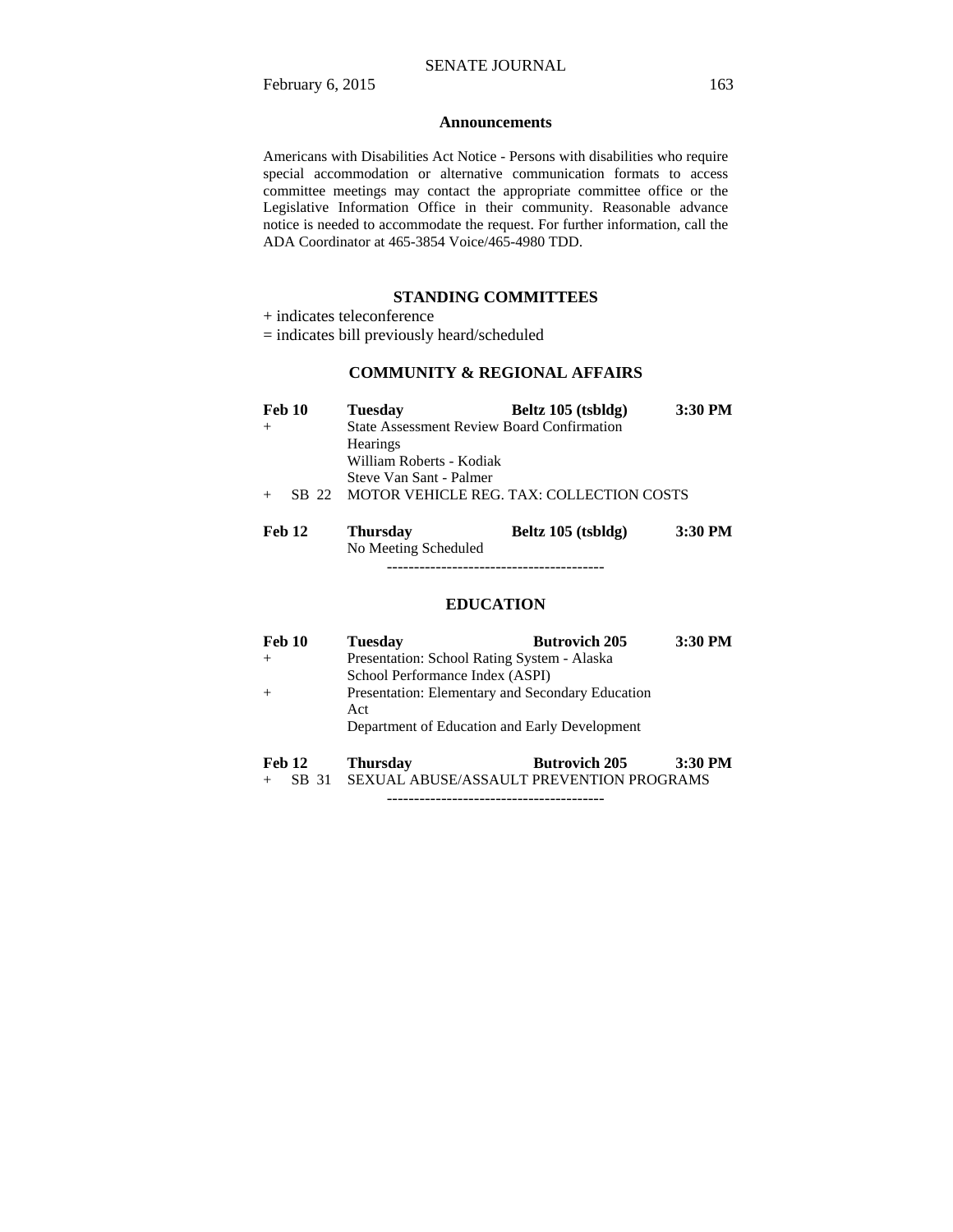# **FINANCE**

| <b>Feb 06</b><br>$^{+}$                     | Friday<br>Michael Burns, Executive Director<br><b>Bills Previously Heard/Scheduled</b>                                                                                                                               | <b>Senate Finance 532</b><br>Presentation: Alaska Permanent Fund Corporation                                                     | 9:00 AM |
|---------------------------------------------|----------------------------------------------------------------------------------------------------------------------------------------------------------------------------------------------------------------------|----------------------------------------------------------------------------------------------------------------------------------|---------|
| <b>Feb 09</b><br>$+=$ SB 26<br>SB 40<br>$+$ | <b>Monday</b><br><b>BUDGET: CAPITAL</b><br><b>Bills Previously Heard/Scheduled</b>                                                                                                                                   | <b>Senate Finance 532</b><br>SUPPLEMENTAL/CAPITAL/OTHER APPROPRIATIONS                                                           | 9:00 AM |
| <b>Feb 10</b><br>$+=$ SB 28                 | <b>Tuesday</b><br>APPROP: MENTAL HEALTH BUDGET<br>Bills Previously Heard/Scheduled                                                                                                                                   | <b>Senate Finance 532</b><br>Jeff Jessee, Alaska Mental Health Trust Authority                                                   | 9:00 AM |
| <b>Feb 11</b><br>$^{+}$                     | Wednesday<br>Presentation: Corporation Overview<br>Administrative Order 271<br>Alaska Aerospace Corporation<br>Presentation: FY16 Budget Overview<br>University of Alaska<br><b>Bills Previously Heard/Scheduled</b> | <b>Senate Finance 532</b>                                                                                                        | 9:00 AM |
| <b>Feb 12</b><br>$+=$ SB 27                 | <b>Thursday</b><br><b>Bills Previously Heard/Scheduled</b>                                                                                                                                                           | <b>Senate Finance 532</b><br>APPROP: OPERATING BUDGET/LOANS/FUNDS                                                                | 9:00 AM |
| <b>Feb 13</b><br>$^{+}$                     | Friday<br>FY16 Budget Overview<br>Housing Finance Corporation<br>Les Campbell, Budget Director, Alaska Housing<br>Finance Corporation<br><b>Bills Previously Heard/Scheduled</b>                                     | <b>Senate Finance 532</b><br>Presentation: Alaska Housing Finance Corporation<br>Bryan Butcher, CEO / Executive Director, Alaska | 9:00 AM |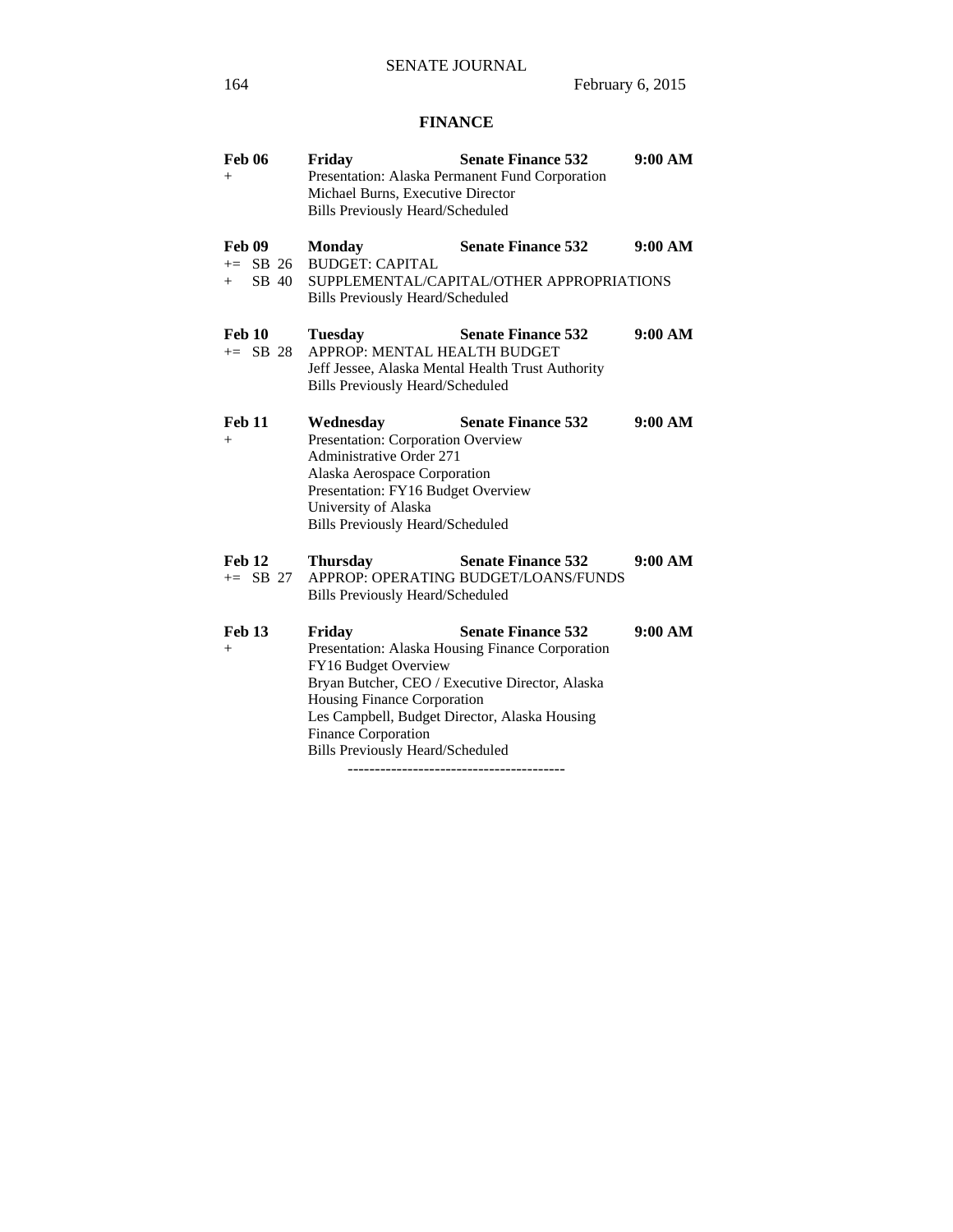# **HEALTH & SOCIAL SERVICES**

| <b>Feb 06</b>                        | Fridav<br>No Meeting Scheduled                               | <b>Butrovich 205</b> | $1:30$ PM |
|--------------------------------------|--------------------------------------------------------------|----------------------|-----------|
| Feb 09                               | Monday<br>No Meeting Scheduled                               | <b>Butrovich 205</b> | 1:30 PM   |
| <b>Feb 11</b><br><b>SB</b><br>$^{+}$ | Wednesday<br>REGULATION OF SMOKING<br>-- Public Testimony -- | <b>Butrovich 205</b> | $1:30$ PM |
| <b>Feb 13</b>                        | Friday<br>No Meeting Scheduled                               | <b>Butrovich 205</b> | $1:30$ PM |

----------------------------------------

# **JUDICIARY**

| <b>Feb 06</b>               | Friday<br>-- MEETING CANCELED --                                                                                                                                                                                                                                     | <b>Butrovich 205</b> | 1:30 PM   |
|-----------------------------|----------------------------------------------------------------------------------------------------------------------------------------------------------------------------------------------------------------------------------------------------------------------|----------------------|-----------|
| $\pm$ SB 30                 | -- Location Change --<br>MARIJUANA REG;CONT. SUBST;CRIMES;DEFENSES<br>-- Testimony <invitation only=""> --</invitation>                                                                                                                                              |                      |           |
| Feb 09<br>SB 35<br>$+$      | <b>Monday</b><br>2015 REVISOR'S BILL<br>Confirmation of Public Members to the Select<br>Committee on Legislative Ethics: Dennis "Skip"<br>Cook and Herman G. Walker<br>-- Testimony <invitation only=""> --<br/><b>Bills Previously Heard/Scheduled</b></invitation> | <b>Butrovich 205</b> | 1:30 PM   |
| <b>Feb 11</b><br>$+=$ SB 30 | Wednesday<br>MARIJUANA REG;CONT. SUBST;CRIMES;DEFENSES<br>-- Testimony <invitation only=""> --<br/><b>Bills Previously Heard/Scheduled</b></invitation>                                                                                                              | Beltz 105 (tsbldg)   | 1:30 PM   |
| <b>Feb 13</b><br>$+=$ SB 30 | Friday<br>MARIJUANA REG;CONT. SUBST;CRIMES;DEFENSES<br>-- Testimony <invitation only=""> --<br/>Bills Previously Heard/Scheduled</invitation>                                                                                                                        | <b>Butrovich 205</b> | $1:30$ PM |

----------------------------------------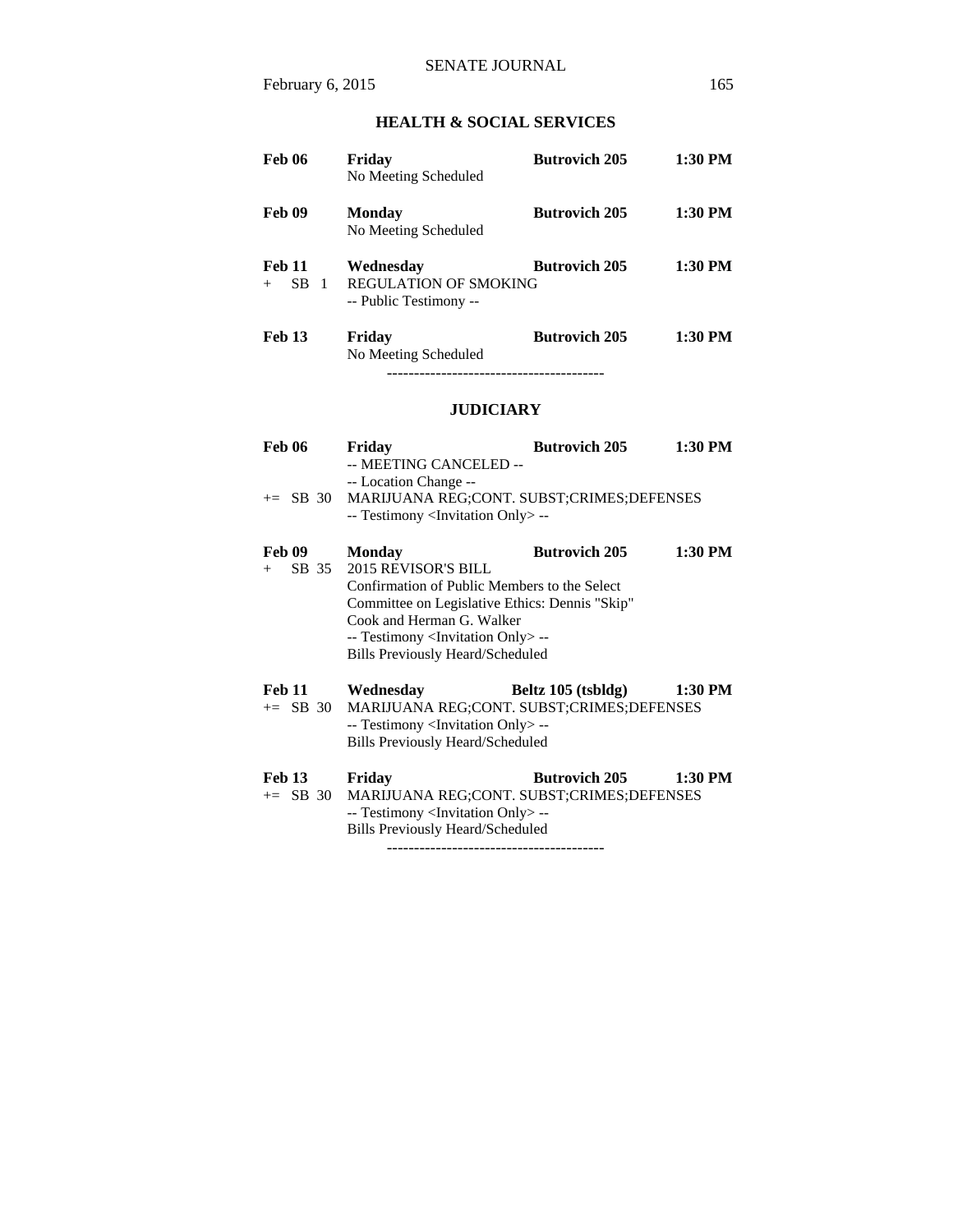# **LABOR & COMMERCE**

| Feb 10 | Tuesdav<br>No Meeting Scheduled         | Beltz 105 (tsbldg) | 1:30 PM |
|--------|-----------------------------------------|--------------------|---------|
| Feb 12 | <b>Thursday</b><br>No Meeting Scheduled | Beltz 105 (tsbldg) | 1:30 PM |
|        |                                         |                    |         |

# **RESOURCES**

| <b>Feb 06</b><br>$^{+}$                       | Friday<br>Overview: Department of Natural Resources<br><b>Commissioner Mark Myers</b><br>-- Testimony <invitation only=""> --<br/>Topics/Bills Previously Heard/Scheduled</invitation>                                                                                                             | <b>Butrovich 205</b> | 3:30 PM |
|-----------------------------------------------|----------------------------------------------------------------------------------------------------------------------------------------------------------------------------------------------------------------------------------------------------------------------------------------------------|----------------------|---------|
| <b>Feb 09</b><br>$^{+}$<br>$+$                | <b>Monday</b><br>Confirmation on Governor's Appointments<br>Alaska Commercial Fisheries Entry Commission<br>Benjamin Brown, Verne Rupright<br>Alaska Oil and Gas Conservation Commission<br>Michael Gallagher<br>-- Public Testimony on Appointments --<br><b>Bills Previously Heard/Scheduled</b> | <b>Butrovich 205</b> | 3:30 PM |
| <b>Feb 11</b><br>$\hspace{0.1mm} +$<br>$^{+}$ | Wednesday<br>Overview: Department of Fish and Game<br>-- Testimony <invitation only=""> --<br/><b>Bills Previously Heard/Scheduled</b></invitation>                                                                                                                                                | <b>Butrovich 205</b> | 3:30 PM |
| Feb 13<br>$^{+}$<br>SB 32<br>$+$<br>$^{+}$    | Friday<br>Confirmation on Governor's Appointments<br>Big Game Commercial Services Board - James<br>(David) Jones, Kelly Vrem<br>-- Public Testimony on Appointments --<br><b>TIMBER SALES</b><br>-- Public Testimony --<br><b>Bills Previously Heard/Scheduled</b>                                 | <b>Butrovich 205</b> | 3:30 PM |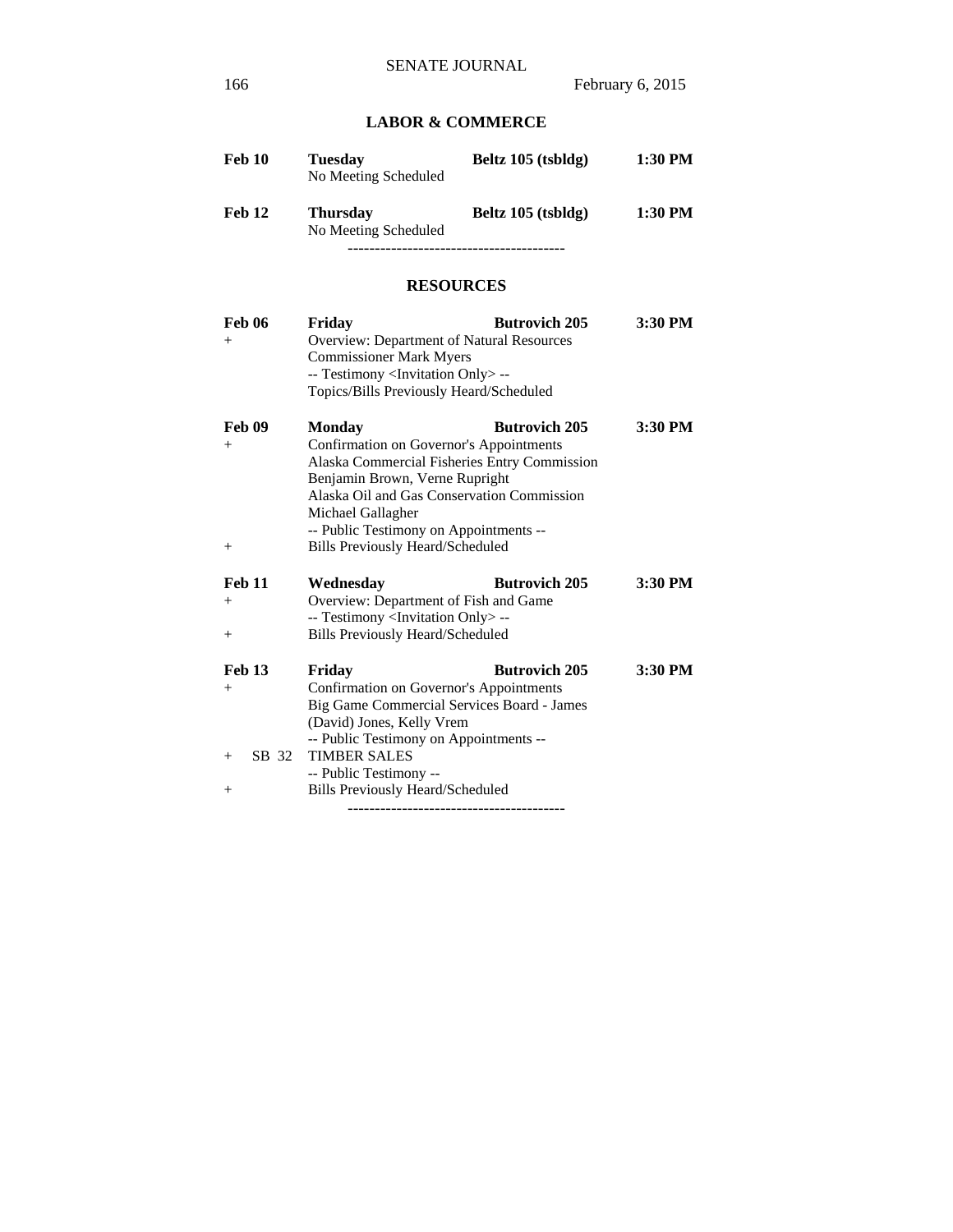# **STATE AFFAIRS**

| <b>Feb 10</b>           | <b>Tuesday</b>                                  | <b>Butrovich 205</b> | 9:00 AM |  |
|-------------------------|-------------------------------------------------|----------------------|---------|--|
| SB 6<br>$^{+}$          | ELIMINATE DAYLIGHT SAVING TIME                  |                      |         |  |
|                         | -- Public Testimony --                          |                      |         |  |
| SIR <sub>2</sub><br>$+$ | CONST. AM: G.O. BONDS FOR STUDENT LOANS         |                      |         |  |
|                         | -- Public Testimony --                          |                      |         |  |
| $^{+}$                  | "Continuing Discussion of the Implementation of |                      |         |  |
|                         | Ballot Measure No. 2 (13PSUM) - An Act to Tax   |                      |         |  |
|                         | and Regulate the Production, Sale, and Use of   |                      |         |  |
|                         | Marijuana"                                      |                      |         |  |
|                         | Bills or Topics Previously Heard/Scheduled      |                      |         |  |
|                         | **Streamed live on AKL.tv**                     |                      |         |  |
|                         |                                                 |                      |         |  |
|                         |                                                 |                      |         |  |
| <b>Feb 12</b>           | <b>Thursday</b>                                 | <b>Butrovich 205</b> | 9:00 AM |  |
| $^{+}$                  | Department of Administration - Overview         |                      |         |  |
| SB 36<br>$+$            | ELECTRONIC DISTRIB. OF REPORTS/NOTICES          |                      |         |  |
|                         | -- Public Testimony --                          |                      |         |  |
| $^{+}$                  | "Continuing Discussion of the Implementation of |                      |         |  |
|                         | Ballot Measure No. 2 (13PSUM) - An Act to Tax   |                      |         |  |
|                         | and Regulate the Production, Sale, and Use of   |                      |         |  |
|                         | Marijuana"                                      |                      |         |  |
|                         | Bills or Topics Previously Heard/Scheduled      |                      |         |  |
|                         | **Streamed live on AKL.tv**                     |                      |         |  |

# **TRANSPORTATION**

| <b>Feb 10</b> | Tuesdav<br>No Meeting Scheduled         | <b>Butrovich 205</b> | $1:00$ PM |
|---------------|-----------------------------------------|----------------------|-----------|
| <b>Feb 12</b> | <b>Thursday</b><br>No Meeting Scheduled | <b>Butrovich 205</b> | $1:00$ PM |
|               |                                         |                      |           |

# **SPECIAL COMMITTEES**

# **SPECIAL CMTE ON THE ARCTIC**

| <b>Feb 12</b> | <b>Thursday</b>                         | <b>Butrovich 205</b> | 11:15 AM |
|---------------|-----------------------------------------|----------------------|----------|
|               | + SB 16 STATE ARCTIC POLICY AND REPORTS |                      |          |
|               |                                         |                      |          |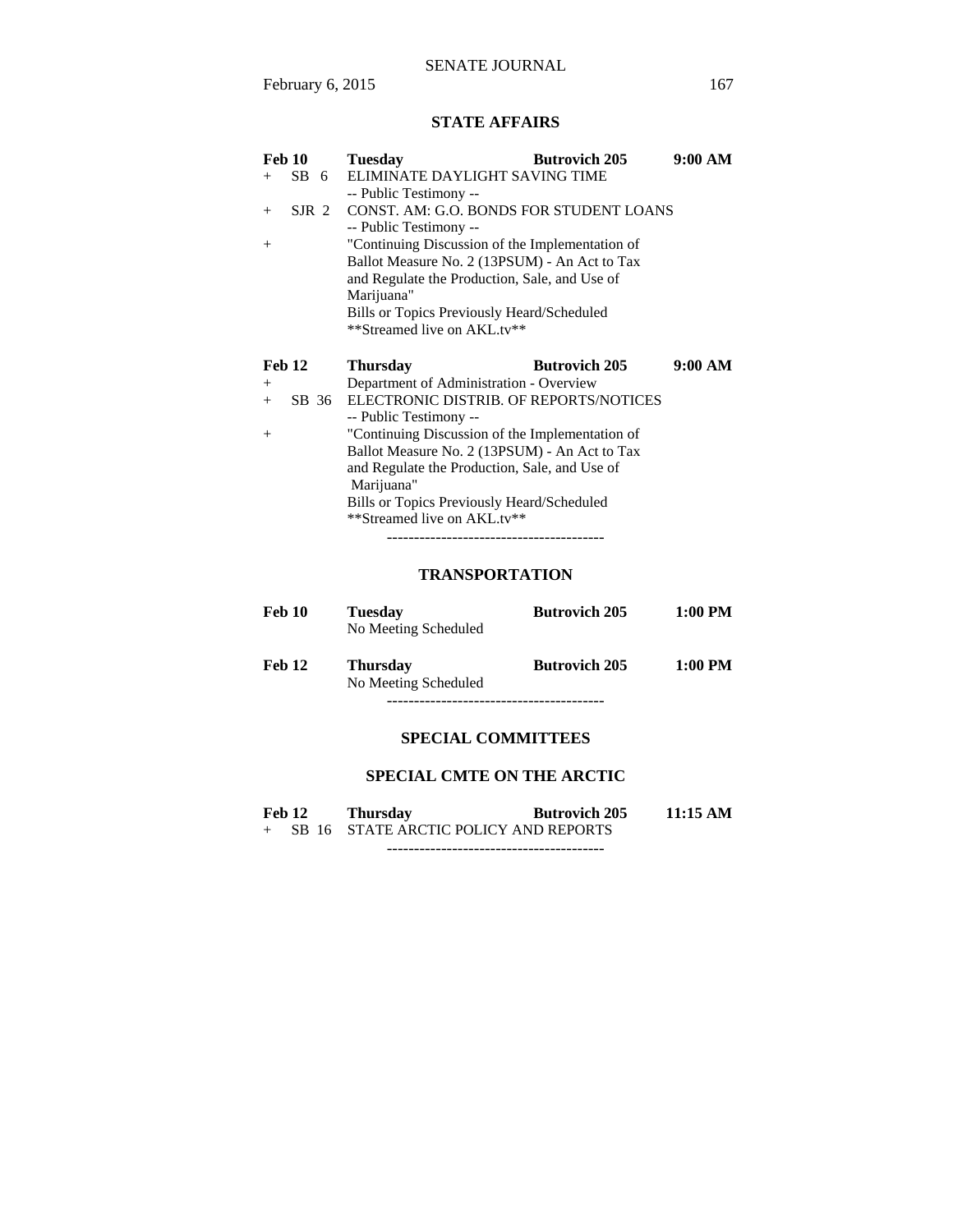# **JOINT COMMITTEES**

## **ARMED SERVICES COMMITTEE**

| Feb 17<br>$^{+}$ | <b>Tuesday</b><br>-- Agenda to be Announced --<br>-- Testimony <invitation only=""> --</invitation> | <b>Senate Finance 532</b>                                                   | $2:00$ PM |
|------------------|-----------------------------------------------------------------------------------------------------|-----------------------------------------------------------------------------|-----------|
|                  |                                                                                                     | <b>LEGISLATIVE BUDGET &amp; AUDIT</b>                                       |           |
| Feb 12           | <b>Thursday</b><br>-- Testimony <invitation only=""> --</invitation>                                | <b>Senate Finance 532</b><br>AIDEA Overview of the Interior Energy Projects | 3:00 PM   |
| Feb 26           | <b>Thursday</b><br>Audits<br>and Audit Report<br><b>Executive Session</b>                           | <b>Barnes</b> 124<br>Alaska State Legislature Financial Statements          | 3:30 PM   |

 Other Committee Business -- Testimony <Invitation Only> -- ----------------------------------------

Statewide Single Audit FY14 Preliminary

#### **LEGISLATIVE COUNCIL**

| Feb 10                          | <b>Tuesday</b>                                | <b>Senate Finance 532</b> | 5:00 PM |  |  |  |
|---------------------------------|-----------------------------------------------|---------------------------|---------|--|--|--|
| $^{+}$                          | <b>Ratification of Charity Events</b>         |                           |         |  |  |  |
| <b>Other Committee Business</b> |                                               |                           |         |  |  |  |
|                                 | -- Teleconference <listen only="">--</listen> |                           |         |  |  |  |
|                                 |                                               |                           |         |  |  |  |

# **OTHER MEETINGS**

# **JOINT SESSION**

| Feb 11 | Wednesday                                       | <b>House Chamber</b> | 11:00 AM           |
|--------|-------------------------------------------------|----------------------|--------------------|
|        | State of the Judiciary Address by the Honorable |                      |                    |
|        | Dana Fabe, Chief Justice                        |                      |                    |
| Feb 18 | Wednesday                                       | <b>House Chamber</b> | $11:00 \text{ AM}$ |
|        | Annual Address by the Honorable                 |                      |                    |
|        | Lisa Murkowski, U.S. Senator                    |                      |                    |

----------------------------------------